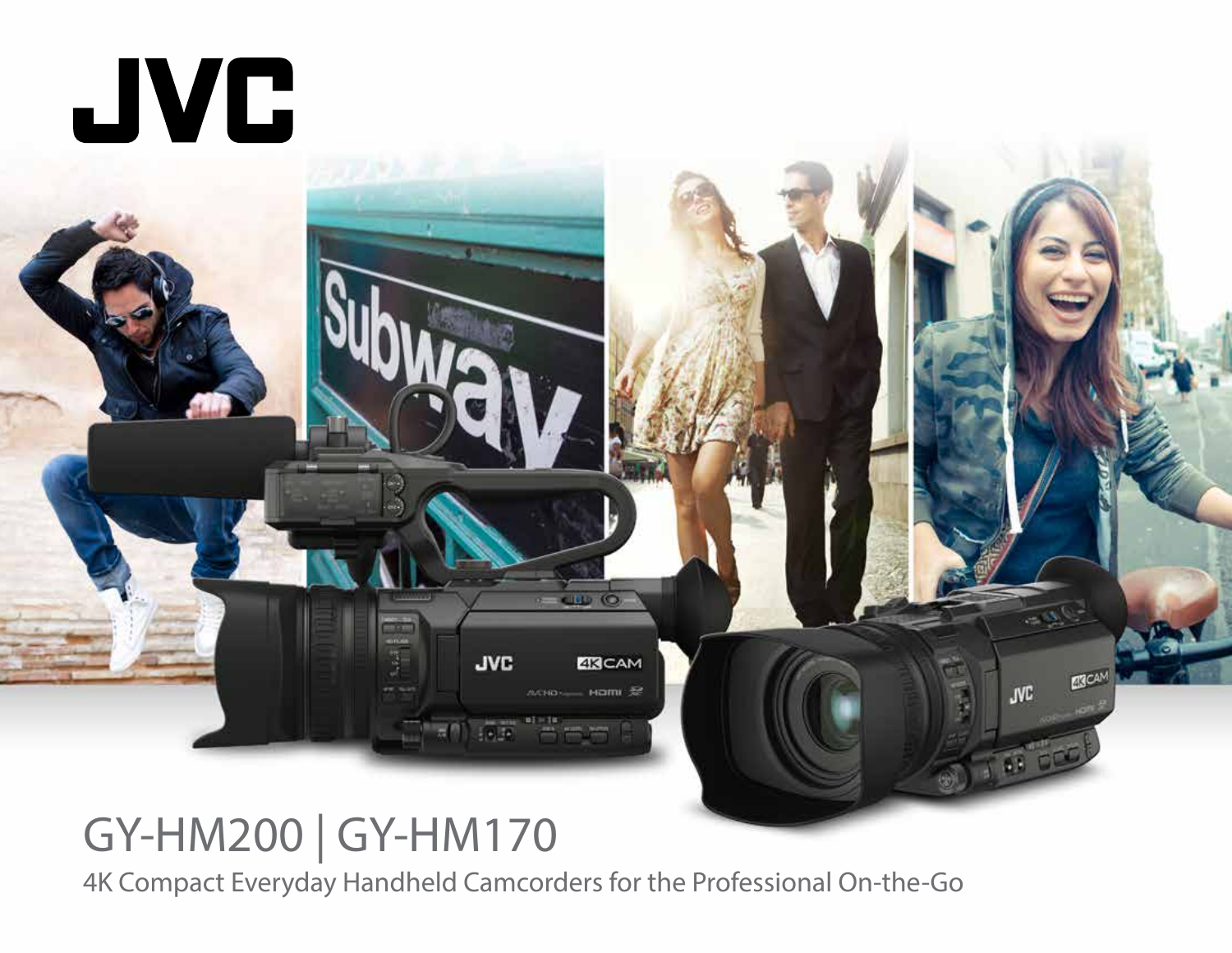

## 4K Ultra HD Camcorders for the Pro On-the-Go

Meet the GY-HM200 and GY-HM170—affordable, full-featured 4K Ultra HD camcorders small and light enough to take with you everywhere. Working with 4K has never been easier! Insert an SDHC/SDXC (UHS-I Speed class 3) memory card into one or both memory card slots and record hours of 4K Ultra HD (3840 x 2160) material. Recordings are made using the Quicktime (.MOV) file format and are compatible with many popular editing systems. An integrated 12x optical zoom lens and 4K CMOS sensor deliver stunning 4K Ultra HD. These cameras also record 4:2:2 HD signals up to 60p at 50Mbps making them ideal for general HD production work. The GY-HM200 adds the ability to stream live HD footage over the internet to content delivery networks such as USTREAM and YouTube while recording full HD to an SDHC/SDXC memory card.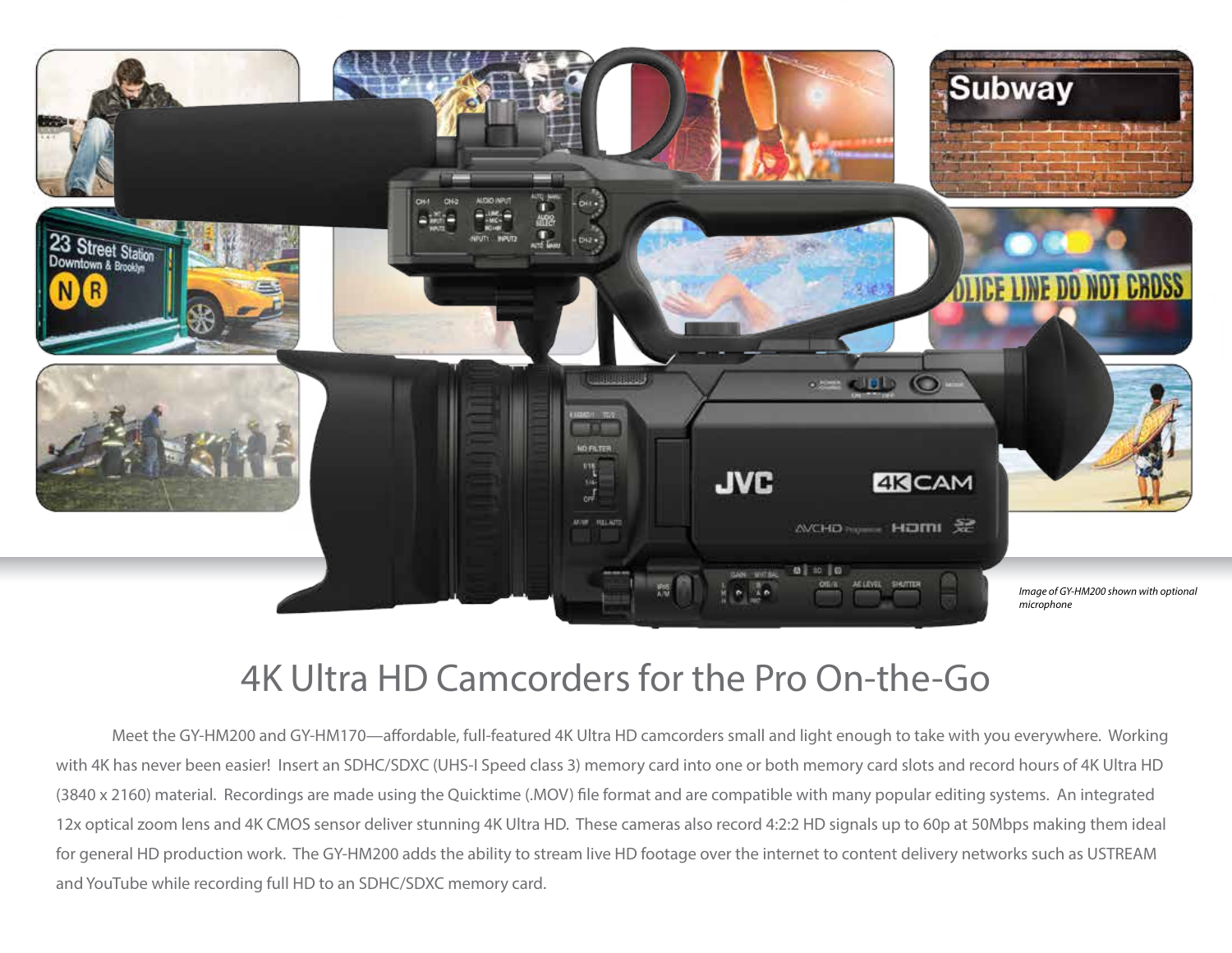# Recording Capabilities

#### I**ntegrated 12x Ultra HD Lens, 1/2.3-inch CMOS Sensor**

The GY-HM200 and GY-HM170 were built to deliver stunning, life-like 4K Ultra HD (3840 x 2160) video. The ultra high quality imagery begins with a precision 12x F1.2-3.5 optical zoom lens (35mm equivalent: 29.6-355mm). JVC's 4K CMOS sensor with 12.4M pixels delivers high sensitivity and excellent performance over a wide range of lighting conditions. Details are crisp and accurate throughout the entire image plane. When shooting

in the HD mode, Dynamic Zoom combines optical zoom and pixel mapping to create seamless and lossless 24x zoom. This allows the camera to have a long zoom range while retaining its small form factor. Shooters will also appreciate the convenient ND filter wheel: 0, 1/4th and 1/16th positions.

#### *HD Mode for 24X Dynamic Zoom*



*Dynamic Zoom combines Optical Zoom plus Pixel Mapping—focusing on a smaller image are for lossless 24X Zoom*

### F**ull HD 4:2:2 Recording at 50Mbps**

The ability to record H.264 4:2:2 24-60p at 50 Mbps makes these cameras ideal for broadcasting and production houses alike. The 4:2:2 color sampling enables them to deliver exceptional color resolution even when images are in sharp contrast to the background which is particularly useful when strong colors are in contrast to bright backgrounds or in green screen uses.





#### V**irtually Lossless H.264 50Mbps Recording**

These cameras are also equipped with the H.264 Extreme-High Quality (XHQ) 50Mbps (MOV) recording mode used in HD SLRs. MPEG-4 AVC/H.264 offers approximately twice the compression efficiency of conventional codecs, and offers superior motion prediction, so even at the same bit rate it provides a smooth and detailed picture with virtually no block noise even when recording rapid action sequences. Added to this, the 50Mbps bit rate is high enough to support full HD 1920 x 1080 encoding in 24-60p or 50i/60i, resulting in stunningly detailed HD images.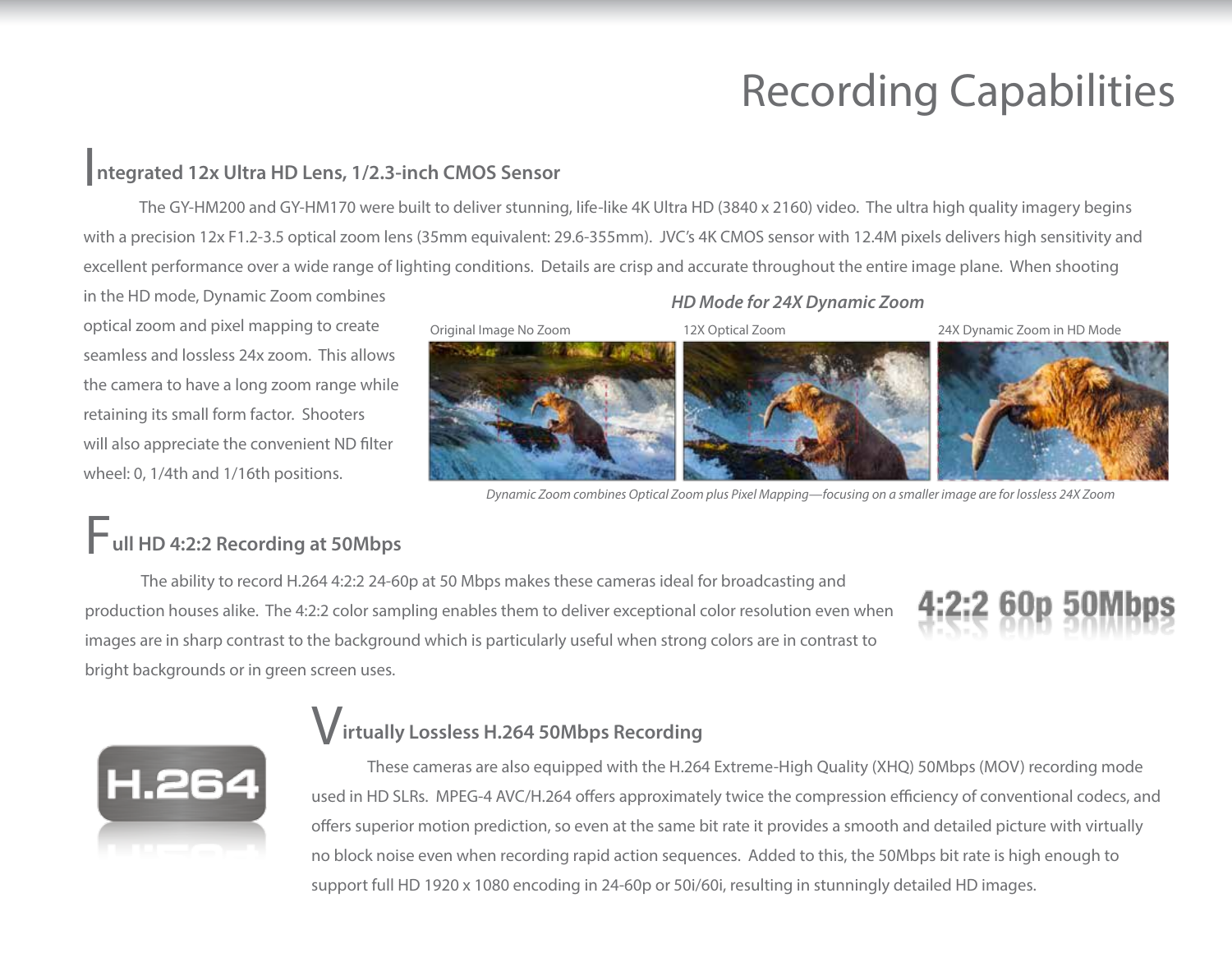# Recording Capabilities

# W**eb-friendly (Proxy) File Formats**

Lower resolution H.264 files (480x270p, 960x540p, 720/480i, 720/576i) may be recorded simultaneously with full HD. These files are significantly smaller than HD files and are very suitable for immediate posting to the web. A file recorded in the 960 x 540 mode is approximately 1/10th the size of a full HD file recorded at 35 Mbps and takes a fraction of the time to FTP from the camera and to post. The smaller files may be quickly imported to an iPad for easy editing using iMovie or Pinnacle Studio. Transporting video to the web or back to the studio has never been faster. You can even create SD and HD files simultaneously.

### D**ual SDHC/SDXC Card Slots**

The GY-HM200 and GY-HM170 are designed to create hours of pristine recordings on affordable nonproprietary SDHC/SDXC media in a variety of image formats including 4K Ultra HD, Full HD with 4:2:2 sampling, and SD and web friendly proxy formats. Dual SDHC/SDXC card slots make them truly versatile, offering such benefits as simultaneous recording and relay recording. In relay recording mode, you can shoot continuously over multiple cards—when one card is full, the camcorder switches automatically and seamlessly to the other card so there's virtually no end to the amount of time you can record. For example, you can record 4K video for *100 minutes* or AVCHD for *540 minutes* on one 128GB SDHC/SDXC card! Double that when using two cards!



### **Streaming and Cloud Services**

The GY-HM200's built-in HD streaming engine with Wi-Fi and 4G LTE connectivity allows live HD transmission directly from the camera to your viewers while recording HD to one of the SDHC/SDXC card slots. Streaming has never been easier now that you can deliver live HD to content delivery networks such as USTREAM and YouTube.



#### A**dvanced IP Network Communication and Streaming**



The GY-HM200 features JVC's latest IP communications engine giving you remote control and monitoring of vital camera functions from a tablet, smartphone, or computer anywhere in the world. Live streaming is possible at 12Mbps contribution quality HD or lower resolutions and bitrates depending on available bandwidth. JVC's Advanced Streaming Technology (AST) includes Zixi powered Forward Error Correction with ARQ, delivering high quality streams even under challenging conditions.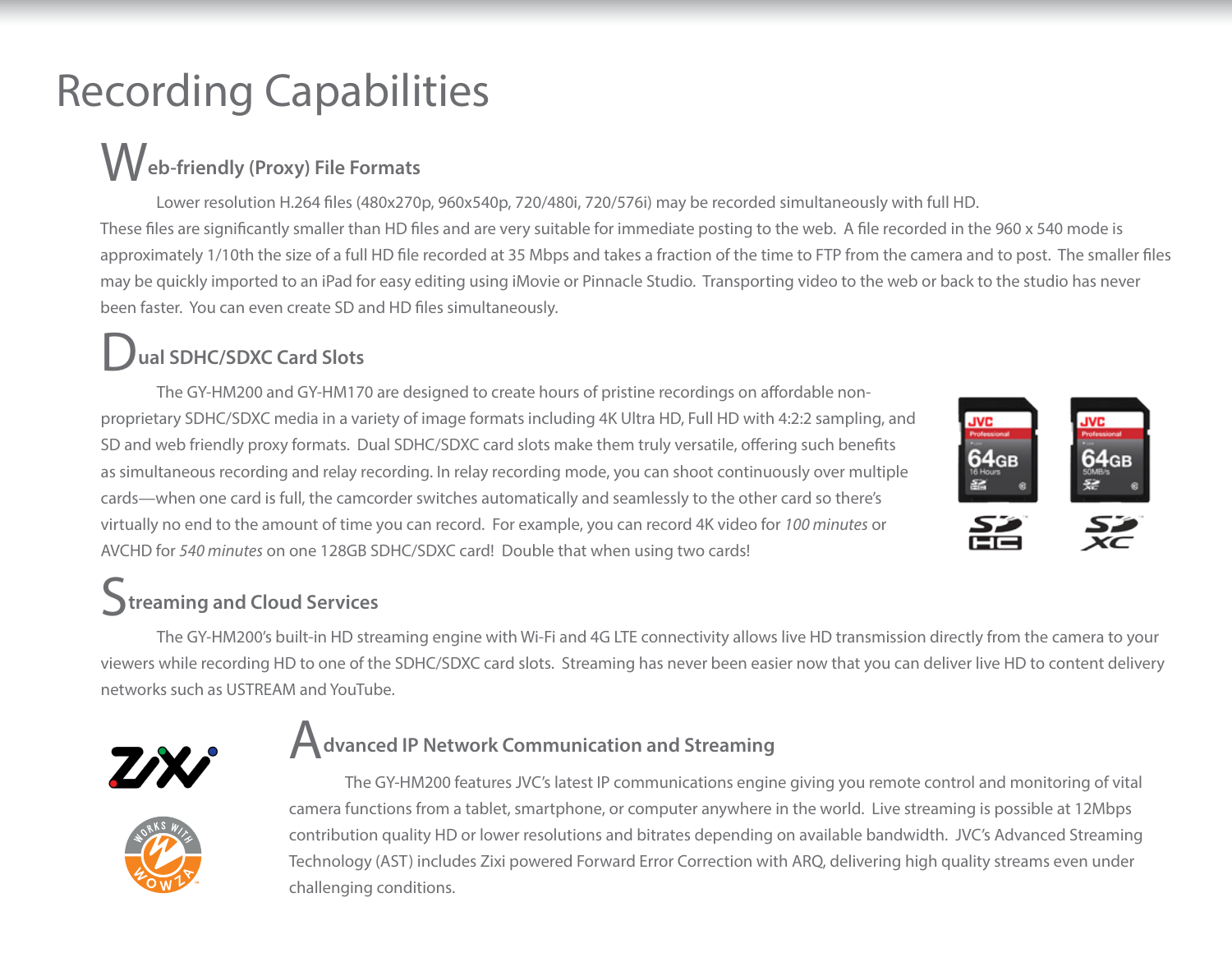

### *When your audience can't make the event, stream it!* Live Streaming

The GY-HM200 makes sharing with your audience—be it the fans of the team, followers of your organization, or members of the congregation—easier than ever. Connect your GY-HM200 to an optional Wi-Fi or LTE modem and share your program with an audience anywhere in the world via content delivery networks such as USTREAM and YouTube. That's right, with the press of a button, you're streaming HD to the world!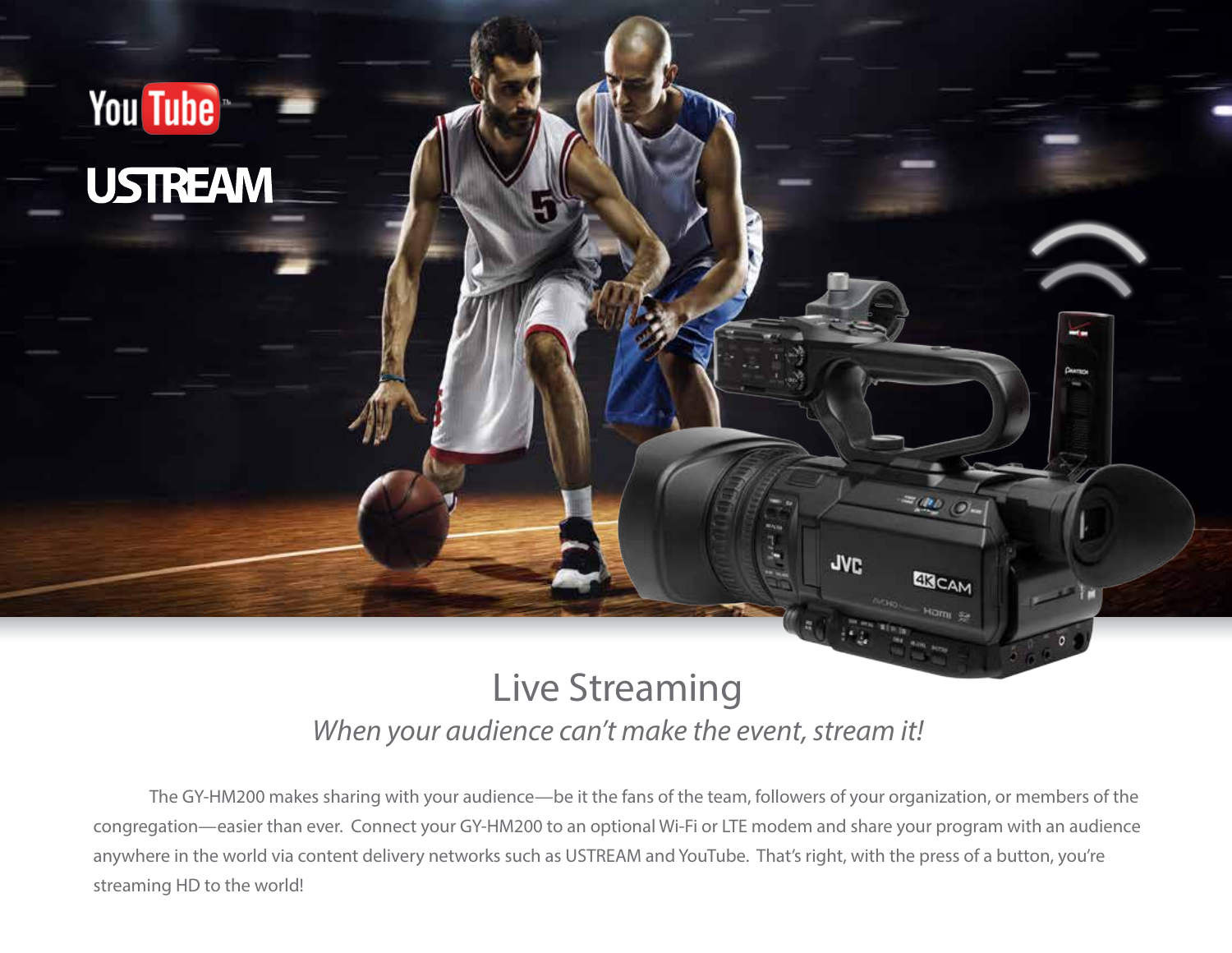## GY-HM200

Live Stream capable 4K compact handheld camcorder with integrated 12X zoom lens



- Single 1/2.3-inch CMOS image sensor w/12.4M pixels •
- High quality integrated 12x F1.2-3.5 zoom lens (35mm equivalent: 29.6-355mm) •
- Dynamic Zoom in HD mode combines optical zoom and pixel mapping to create seamless and lossless 24x zoom •
- 4K Ultra HD recording (150 Mbps) to SDHC/SDXC (UHS-I Speed class 3) cards
- 4:2:2 Full HD (24-60p) recording at 50Mbps •
- Live 4K UHD output via HDMI connector •
- HD-SDI (3G) •
- Advanced JVC streaming engine compatible with USTREAM, Zixi and Wowza Streaming Engine
- 2-channel XLR audio inputs with phantom power •
- IP Network Remote Control, Remote Viewing, Metadata editing, FTP clips
- 2 position ND filter (1/4, 1/16)
- Built-in stereo microphone •
- Dual SDHC/SDXC slots enable dual backup & continuous recording •
- 3.5-inch color LCD display (920K pixel) w/smart focus assist •
- Wired remote control supported •
- HDMI output (4K output via HDMI only) •
- 0.24-inch color viewfinder (1.56M pixel) with smart focus assist function •
- 9 user button assignable functions •
- Includes handle unit, SSL-JVC50 7.4V battery and AC adapter *(External microphone not included)*

### GY-HM170 4K compact handheld camcorder with integrated 12X zoom lens



- Single 1/2.3-inch CMOS image sensor w/12.4M pixels
- High quality integrated 12x F1.2-3.5 zoom lens (35mm equivalent: 29.6-355mm)
- Dynamic Zoom in HD mode combines optical zoom and pixel mapping to create seamless and lossless 24x zoom
- 4K Ultra HD recording (150 Mbps) to SDHC/SDXC (UHS-I Speed class 3) cards
- 4:2:2 Full HD (24-60p) recording at 50Mbps
- Live 4K UHD output via HDMI connector
- 2 position ND filter (1/4, 1/16)
- Built-in stereo microphone
- Dual SDHC/SDXC slots enable dual backup & continuous recording
- 3.5-inch color LCD display (920K pixel) w/smart focus assist
- Wired remote control supported
- HDMI output (4K output via HDMI only)
- 0.24-inch color viewfinder (1.56M pixel) with smart focus assist function
- 9 user button assignable functions
- Includes BN-VF823 7.2V battery and AC adapter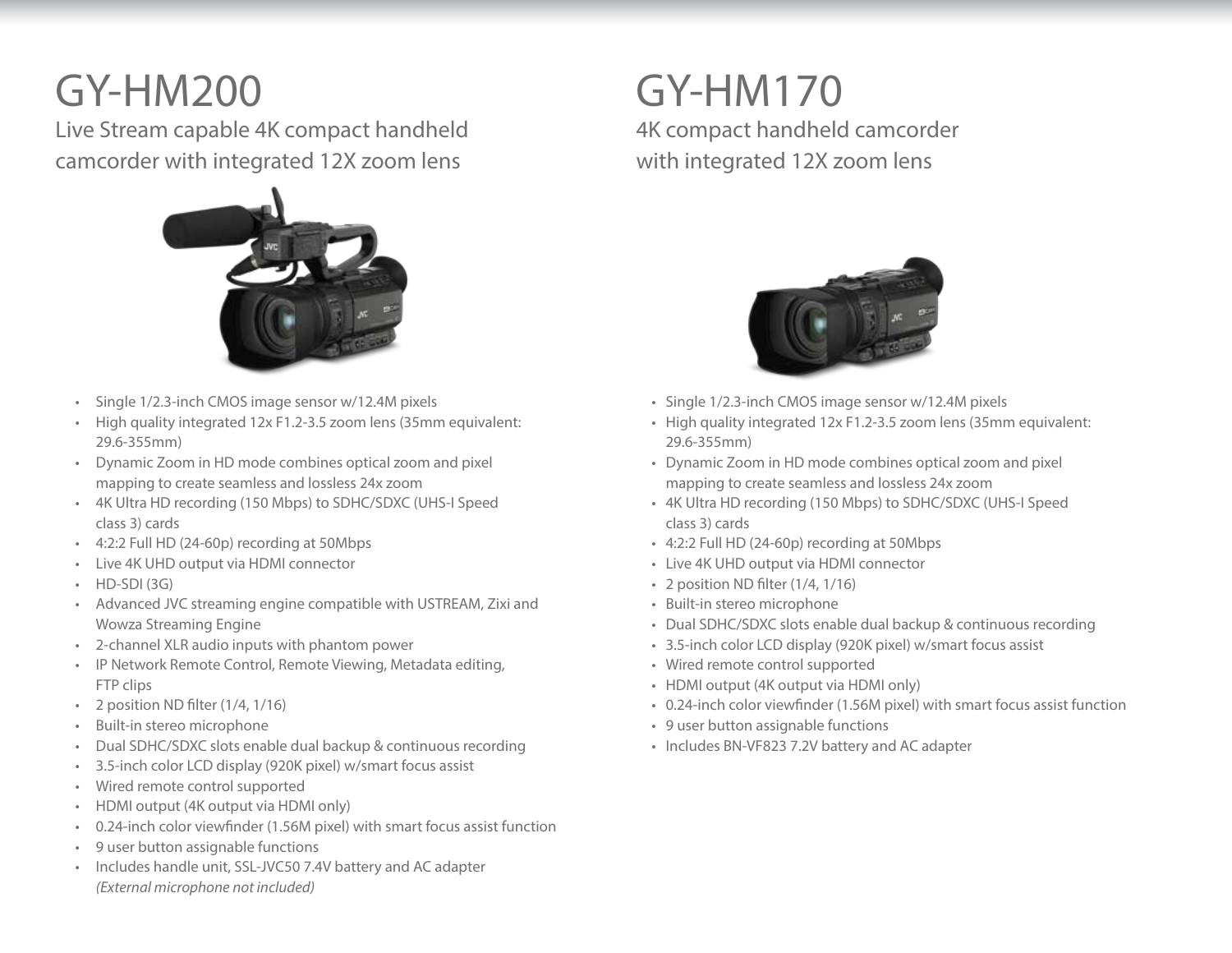#### **Full Specifications**

| <b>GENERAL SPECIFICATIONS</b>               |                                                                                                        | GY-HM200                                                                                                                        | <b>GY-HM170</b>                                            |  |
|---------------------------------------------|--------------------------------------------------------------------------------------------------------|---------------------------------------------------------------------------------------------------------------------------------|------------------------------------------------------------|--|
| Power                                       |                                                                                                        | DC 12V (AC adaptor), DC 7.4V (Battery)                                                                                          | DC 12V (AC adaptor), DC 7.2V (Battery)                     |  |
| Power Consumption                           |                                                                                                        | Approx. 7.9W (with VF in 4K REC mode, default setting)                                                                          | Approx. 7.6W (with VF in 4K REC mode, default setting)     |  |
| Weight                                      |                                                                                                        | Approx. 1.6kg (including battery)                                                                                               | Approx. 1.2kg (including battery)                          |  |
| Dimensions                                  |                                                                                                        | 149(W) x 191(H) x 307(D)mm                                                                                                      | 149(W) x 112(H) x 307(D)mm                                 |  |
| Operation temperature / Storage temperature |                                                                                                        | 32°F to 104°F (0°C to 40°C) / 14°F to 122°F (-20℃ to 50℃)                                                                       |                                                            |  |
| Operating humidity                          |                                                                                                        | 30% to 80%                                                                                                                      |                                                            |  |
| Storage humidity                            |                                                                                                        | under 85%                                                                                                                       |                                                            |  |
| <b>CAMERA</b>                               |                                                                                                        |                                                                                                                                 |                                                            |  |
| Image Sensor                                |                                                                                                        | 1/2.3-inch Back Side Illuminated CMOS   Total 12.4M pixels                                                                      |                                                            |  |
| Synchronizing                               |                                                                                                        | Internal synchronization                                                                                                        |                                                            |  |
| Stabilizer                                  |                                                                                                        | Optical image stabilizer                                                                                                        |                                                            |  |
| Shutter speed                               |                                                                                                        | $1/6 \sim 1/10000$                                                                                                              |                                                            |  |
| Lens                                        |                                                                                                        | 35mm equivalent: 29.6mm to 355mm                                                                                                |                                                            |  |
| Filter diameter                             |                                                                                                        | 62mm                                                                                                                            |                                                            |  |
| Gain                                        |                                                                                                        | 0, 3, 6, 9, 12, 15, 18, 21, 24 dB, Lolux (30,36 dB), AGC                                                                        |                                                            |  |
| ND filter                                   |                                                                                                        | none, 1/4, 1/16                                                                                                                 |                                                            |  |
| LCD display                                 |                                                                                                        | 3.5-inch 920 k pixels, 16:9                                                                                                     |                                                            |  |
| Viewfinder                                  |                                                                                                        | 0.24-inch 1.56 M pixel, 16:9                                                                                                    |                                                            |  |
| <b>VIDEO/AUDIO RECORDING</b>                |                                                                                                        |                                                                                                                                 |                                                            |  |
| Recording media                             |                                                                                                        | 2x SDHC/SDXC memory card (4K:UHS-1 U3, HD:50Mbps Class10, HD:35Mbps Class6, AVCHD/SD Class4)                                    |                                                            |  |
| Video recording                             | Video codec: MPEG-4 AVC/H.264 (4K/HD/SD/Proxy), AVCHD (HD/SD)   File format : MOV (H.264), MTS (AVCHD) |                                                                                                                                 |                                                            |  |
|                                             | 4K(H.264)                                                                                              | NTSC setting: 3840 x 2160/29.97p, 23.98p(150Mbps)                                                                               |                                                            |  |
|                                             |                                                                                                        | PAL setting: 3840 x 2160/25p(150Mbps)                                                                                           |                                                            |  |
|                                             | HD(H.264)                                                                                              | NTSC setting: YUV422 mode: 1920 x 1080/59.94p,59.94i,29.97p,23.98p(50Mbps)                                                      |                                                            |  |
|                                             |                                                                                                        | XHQ mode: 1920 x 1080/59.94p,59.94j,29.97p,23.98p(50Mbps), 1920 x 1080/59.94j,29.97p,23.98p(35Mbps), 1280 x 720/59.94p(35Mbps)  |                                                            |  |
|                                             |                                                                                                        | PAL setting: YUV422 mode: 1920 x 1080/50p,50i,25p(50Mbps)                                                                       |                                                            |  |
|                                             |                                                                                                        | XHQ mode: 1920 x 1080/50p,50i,25p(50Mbps), 1920 x 1080/50i,25p(35Mbps), 1280 x 720/50p(35Mbps)                                  |                                                            |  |
|                                             | <b>AVCHD</b>                                                                                           | NTSC setting: Progressive mode(Max 28Mbps): 1920 x 1080/59.94p                                                                  |                                                            |  |
|                                             |                                                                                                        | HQ mode(24Mbps): 1920 x 1080/59.94i, SP mode(17Mbps): 1920 x 1080/59.94i                                                        |                                                            |  |
|                                             |                                                                                                        | LP mode(9Mbps): 1440 x 1080/59.94i(Web mode), EP mode(5Mbps): 1440 x 1080/59.94i(Web mode)                                      |                                                            |  |
|                                             |                                                                                                        | PAL setting: Progressive mode(Max 28Mbps): 1920 x 1080/50p                                                                      |                                                            |  |
|                                             |                                                                                                        | HQ mode(24Mbps): 1920 x 1080/50i, SP mode(17Mbps): 1920 x 1080/50i                                                              |                                                            |  |
|                                             |                                                                                                        | LP mode(9Mbps): 1440 x 1080/50i(Web mode), EP mode(5Mbps): 1440 x 1080/50i(Web mode)                                            |                                                            |  |
|                                             | SD(MOV/AVCHD)                                                                                          | NTSC setting: 720 x 480/59.94i(8Mbps)                                                                                           |                                                            |  |
| Proxy(H.264)                                |                                                                                                        | PAL setting: 720 x 576/50i(8Mbps)                                                                                               |                                                            |  |
|                                             |                                                                                                        | NTSC setting: HQ mode(3Mbps):960 x 540/29.97p, 23.98p, LP mode(1.2Mbps):480 x 270/29.97p, 23.98p                                |                                                            |  |
|                                             |                                                                                                        | PAL setting: HQ mode(3Mbps):960 x 540/25p, LP mode(1.2Mbps):480 x 270/25p                                                       |                                                            |  |
| Audio recording                             |                                                                                                        | LPCM 2ch, 48kHz/16-bit(4k/HD/SD MOV), AC3 2ch(AVCHD), µlaw 2ch(Proxy)                                                           |                                                            |  |
| <b>LIVE VIDEO STREAMING</b>                 |                                                                                                        |                                                                                                                                 |                                                            |  |
| Protocol                                    |                                                                                                        | RTMP, MPEG2-TS/UDP, MPEG2-TS/TCP, RTSP/RTP, ZIXI                                                                                | $\overline{\phantom{a}}$                                   |  |
| Bitrate                                     |                                                                                                        | $0.2 - 12$ Mbps                                                                                                                 | $\overline{\phantom{m}}$                                   |  |
| Resolution                                  |                                                                                                        | 1920 x 1080, 1280 x 720, 720 x 480, 480 x 270                                                                                   |                                                            |  |
| <b>INTERFACE</b>                            |                                                                                                        |                                                                                                                                 |                                                            |  |
| Video output                                |                                                                                                        | AV output ( $\varphi$ 3.5mm mini jack x1)   SDI output (BNC x1)   HDMI output x1                                                | AV output ( $\varphi$ 3.5mm mini jack x1)   HDMI output x1 |  |
| Audio input                                 |                                                                                                        | XLR x2 (MIC,+48V/LINE), $\varphi$ 3.5mm mini jack x1                                                                            | φ3.5mm mini jack x1                                        |  |
| Audio output                                |                                                                                                        | AV output (φ3.5mm mini jack x1)                                                                                                 |                                                            |  |
| Headphone                                   |                                                                                                        | φ3.5mm mini jack x1                                                                                                             |                                                            |  |
| Remote                                      |                                                                                                        | φ2.5mm mini jack x1                                                                                                             |                                                            |  |
| <b>USB</b>                                  |                                                                                                        | HOST x1 (Network Connection), DEVICEx1 (Mass storage)<br>Supported devices: Verizon, AT&T 4G LTE modems, Wi-Fi and LAN adapters | DEVICEx1 (Mass storage)                                    |  |
| <b>INCLUDED ACCESSORIES</b>                 |                                                                                                        | Handle unit, Battery (SSL-JVC50) x1, AC Adapter x1                                                                              | Battery (BN-VF823) x1, AC Adapter x1                       |  |
|                                             |                                                                                                        |                                                                                                                                 |                                                            |  |

Design and specifications are subject to change without notice. All pictures in this brochure are simulated.